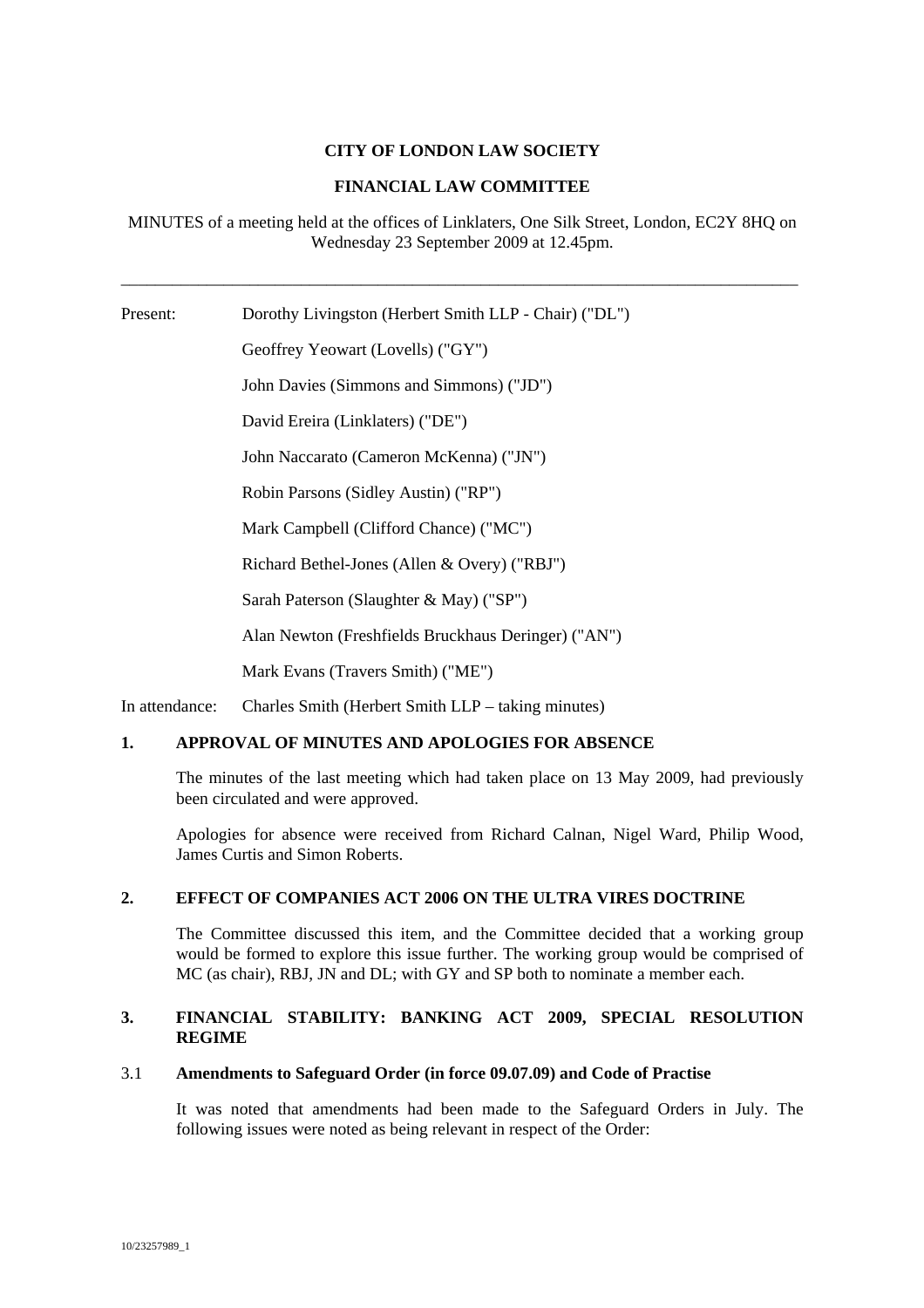- The right to exclude assets and liabilities of small companies from the "keep together" protections of the Order
- Regulation 4 of the Order
- The Compensation Scheme Procedures

It was noted that the Code of Practice was being revised with a view to publication of an amended version at the end of the year. Issues could be raised with the Banking Liaison Panel ("BLP"), on which DL sits. She is chairing the working party on the Order.

## 3.2 **Small company netting**

It was noted that the FSA had indicated that banks could continue to report net where arrangements for group netting were in place, notwithstanding the inclusion in the arrangement of small companies, not protected by the "keep together" provisions of the Safeguards Order. The Committee noted that there were difficulties in relation to recognising a small company in a very large group and considered that the BCP work on small companies would continue to be worthwhile.

### 3.3 **Consultation on investment banks – joint working party response**

The Committee noted that the joint working party response was sent on 17 July 2009. The reaction of the authorities was awaited. The interaction with the issues raised in the Lehman scheme of arrangement case (Appeal pending) was noted.

## **4. INSOLVENCY**

#### 4.1 **Insolvency consultation**

It was noted that the response to the Consultation on encouraging company rescue had been submitted to the Insolvency Service on 14 September 2009. GY told the Committee that our consultation response had received support from a number of parties, including ISDA and BBA. GY informed the Committee that he had been invited to a meeting at the Insolvency Service next week.

### 4.2 **Insolvency Rules Modernisation – draft Order published in May**

The Committee noted that the draft Order was published in May, to come into force on 6 April 2010. GY informed the Committee that he had been invited to a stake-holder meeting in relation to the draft Order, and that he would ensure a representative from the Insolvency Committee was also invited to attend.

# **5. RECENT DIVESTITURE CASES AND THE CHALLENGE TO THE ENFORCEABILITY OF SECTION 2(A)(III) OF THE ISDA MASTER AGREEMENT IN THE US**

The Committee noted that there was a public policy issue in relation to the challenge to Section  $2(a)(iii)$  of the ISDA Market Agreement in the US. The Committee noted the position in respect of the Woolworths case, and that divestiture and deprivation of assets was a theme that was currently being explored before the Court of Appeal in a number of cases.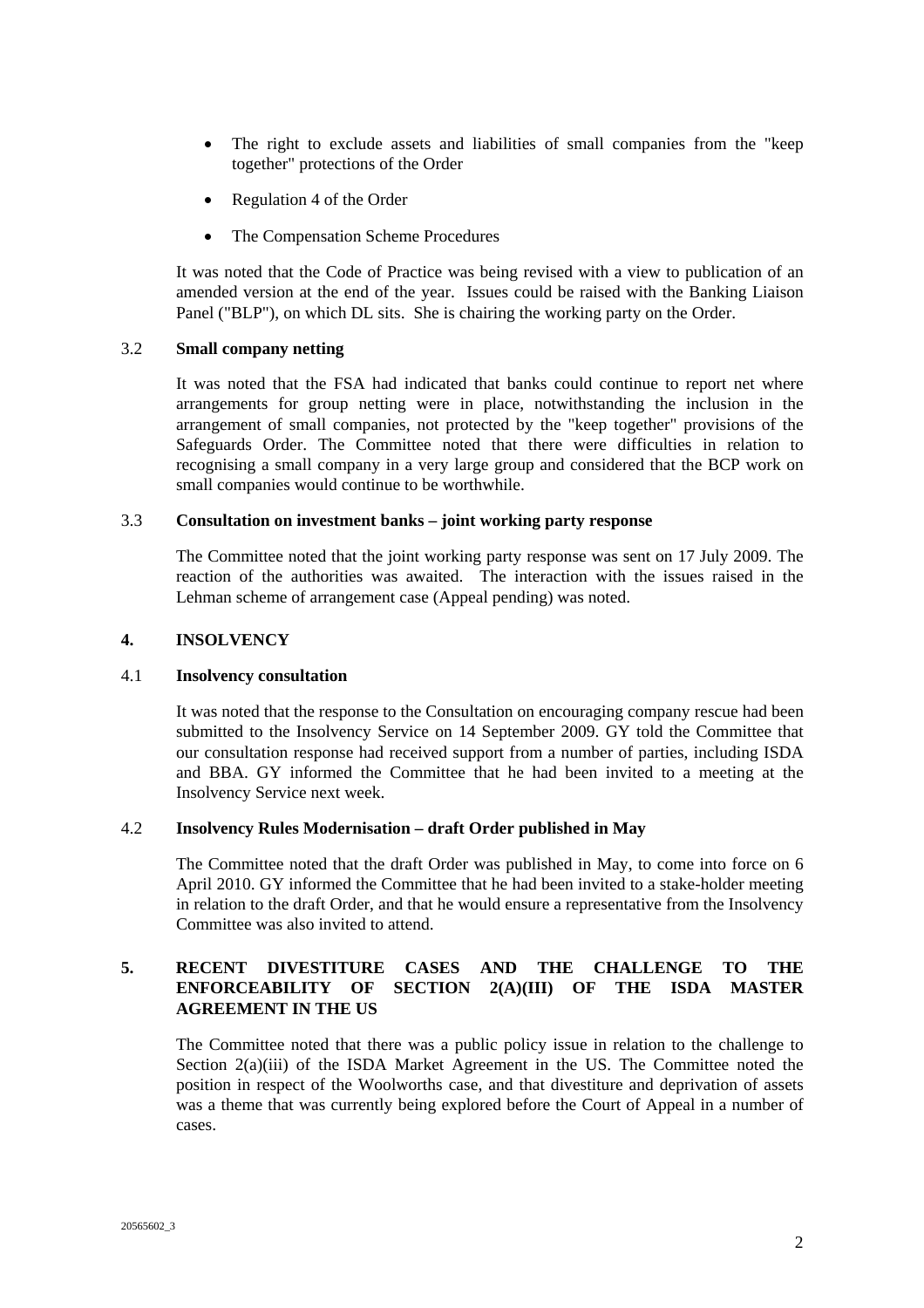# **6. COMPANIES ACT 2006 – CHARGES OVER UK ASSETS OF OVERSEAS COMPANIES WITH A REGISTERED ESTABLISHMENT IN THE UK**

The Committee noted that the Regulations come into force on 1 October 2009 and that consultation on further changes to the charge registration regime would follow early in 2010.

## **7. EXECUTION OF DOCUMENTS – MERCURY TAX GROUP CASE**

The Committee noted that the CLLS Land Law Committee had held a conference with Counsel (Charles Harpum and Jonathan Gaunt QC) on 7 July 2009.

The Committee discussed the two outstanding issues, being the question of original documents and late amendments. It was noted that the guidance might be subject to minor adjustment in the light of the further work on these issues.

# **8. SETTLEMENT FINALITY DIRECTIVE AND FINANCIAL COLLATERAL ARRANGEMENTS DIRECTIVE – EU AMENDMENTS RE: CREDIT CLAIMS**

The Committee noted that there had been a number of amendments, but not in relation to credit claims and that the credit claims implementation should be in place at the beginning of 2010.

GY said that he would circulate a note on the Scottish Law deficiencies in relation to the Regulations.

# **9. EU PROPOSALS ON HEDGE FUNDS AND INVESTMENT COMPANIES (ALTERNATIVE INVESTMENT FUND MANAGERS – AIFM)**

The Committee noted that this was not currently set as a high priority for the Committee, but other City bodies, including FMLC, were working on this.

# **10. UPDATE ON REGISTRATION OF SCOTTISH FLOATING CHARGES**

The Committee noted that the latest email correspondence with the Scottish Government in relation to the registration of Scottish floating charges was in August, and that the Scottish Government had indicated that it was looking at this issue further and would revert back with proposals after the summer recess.

# **11. CONSULTATION ON DEBT RELIEF FOR POOR COUNTRIES**

The Committee noted that the Treasury were carrying out a consultation on possible legislation to extend commercial participation in debt relief for Heavily Indebted Poor Countries. The Committee noted that the Government's proposals included putting a bar on proceedings against countries in the debt relief programme in relation to the recovery of old commercial debts. The Committee agreed that DL would raise concerns with the use of retrospective legislation.